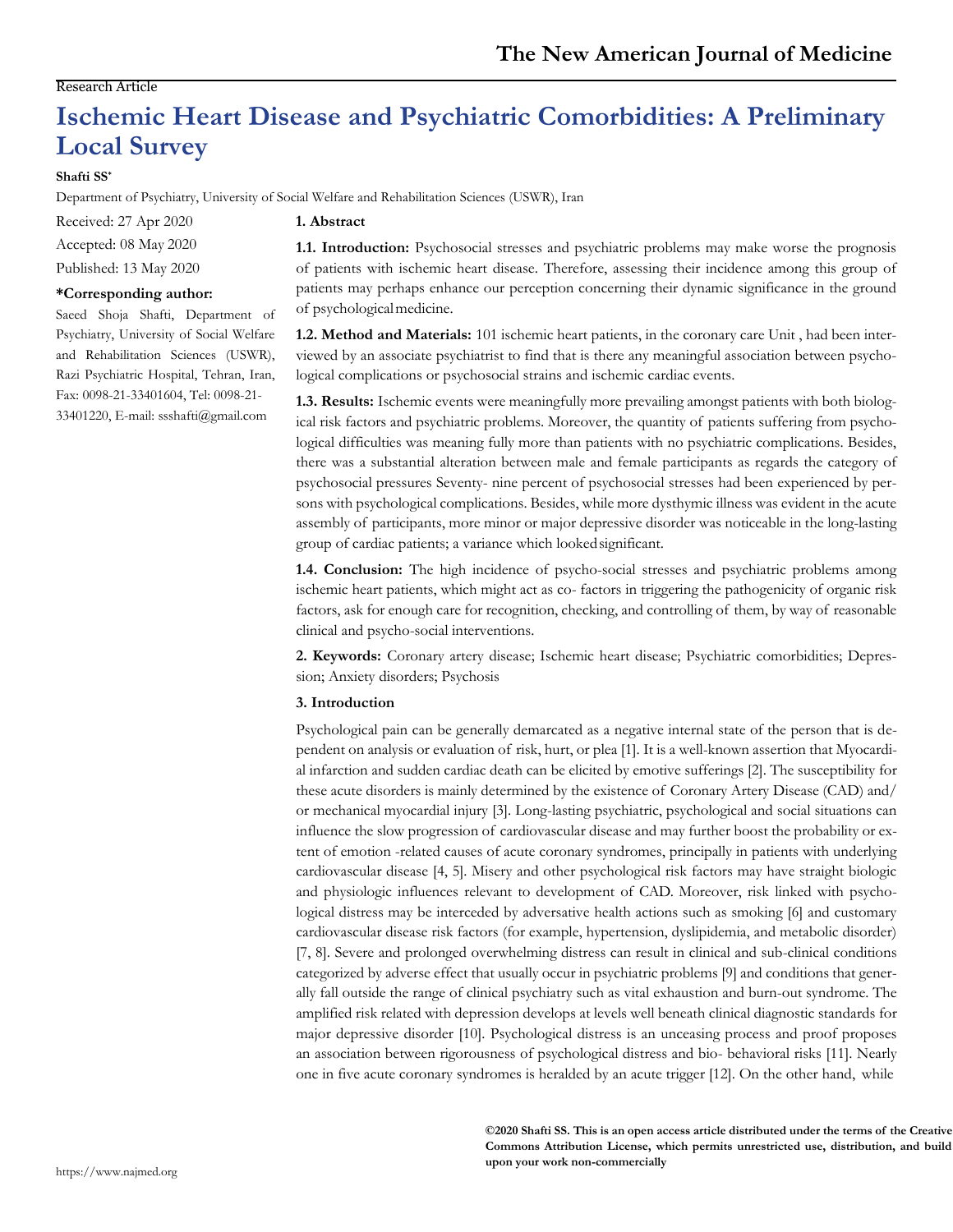acute psychological distress may play a contributing role in clinical syndromes, the role of psychological distress in heart disease differs with the period of the illness [13]. Acute stressors are principally of importance as causes of acute cardiac disorders in the attendance of relatively progressive coronary artery ailment, though incidents of continued high distress are connected with augmented susceptibility for acute conditions, and enduring distress is related with the slow progression of coronary artery disease [13]. While there seems to be a dose- response association between the severity of psychological suffering and the hazard of cardiac disease, more study is desired to define whether psychological distress by itself or clinical disorders, such as major depressive and anxiety disorders, are better conjecturers of adverse cardiac events [11]. It is important, as well, to consider the surroundings in which these problems are addressed [9]. In the current local evaluation, the rate of recurrence of psychiatric complications and psychosocial strains, which were existent earlier than ischemic events, had been appraised, to study their possible triggering effect with respect to the said morbid processes.

#### **4. Method and Materials**

101 ischemic heart patients, who were admitted in the Coronary Care Unit (CCU), were elected systematically during a 6-months period, from August 2011 up to December of the same year. After the primary work-up and management by a cardiologist and just before release from CCU, an inclusive clinical interview was accomplished by an associate colleague (psychiatrist) to explore the presence of any kind of psychiatric symptom or stress in patients. In this regard, supplementary data, too, was obtainable from patient's families, personnel, and medicinal doctors, who were meeting cases every day. Psychiatric disorders had been identified in line with the criteria of 'Diagnostic and Statistical Manual of Mental Disorders, 4th edition, text revision (DSM IV-TR)' [14], which was the basis of diagnosis during present evaluation. In addition, a self-made form, as a kind of assist for surveyor (the aforesaid psychiatrist), had been designed, which involved all psychiatric symptoms, substance abusing, physiognomies of type A behavior pattern, and psycho-social stresses. Precedence of signs and strains before admittance was a requisite for ultimate exploration.

# **5. Statistical Analysis**

Statistics were evaluated by Z and chi-square  $(\chi$  2-test) formulary. The statistical significance was demarcated as  $P$  value equal or less than 0.05.

# **6. Results**

According to data, 40.6%, 36.6% and 22.8% of patients had been diagnosed as unstable angina, acute myocardial infarction, and congestive heart failure, respectively. 49.5% of cases were female and 50.5% of them were male patients. In the present sample, acute infarction was meaningfully more widespread amongst men and unstable angina amid women ( $P < 0.01$ ). Moreover, while 22.8% of cases were single or widowed, 77.2% were married ( $P < 0.05$ ). Patients were between 32 and 84 years old (mean  $=$  56.72 $\pm$ 14.57) with 43.6% above 60. Among them 33.7% had academic educations, 7.9% had

high school diploma, 15.8% were uneducated, and the remaining had some literacy. 51.48% of the patients were from families with an income no less than 500 US Dollars per family member per year. 38.6% had personal house and 61.4% were tenant or else. In the present assessment, no significant relationship was evident between the above-mentioned factors (as psychosocial strains) and ischemic events. While 44.5% of participants had concomitant mental difficulties and organic risk-factors (hypertension, hyperlipidemia, cigarette smoking or diabetes mellitus),

14.9% of them had neither psychiatric problem nor somatic risk factor. In this regard, 21.78% had organic risk-factor with no mental disorder and 18.81% had a psychiatric disorder without any organic risk-factor (Table 1). Amongst the aforementioned risk-factors, hypertension was noticeable in 55%, diabetes mellitus in 38%, hyperlipidemia in 37%, and cigarette smoking in 32% of patients. More than one medical risk-factor was evident in 62% of the patients, which was more prevalent among female cases. According to analysis, ischemic happenings were meaningfully more widespread amongst participants with both mental complications and organic risk-factors, in comparison with patients without both of them ( $P < 0.05$ ). As stated by the findings, co-morbidity of these two had augmented the danger of cardiac happenings around three times, and presence of psychiatric complications had amplified the disadvantageous influences of organic risk-factors around two times. Totally, 63.36% of cases had some kind of psychiatric problem. Amid them, 67% had some type of depressive ailment, like major depressive disorder, minor depressive disorder or dysthymic disorder, and 15% had an anxiety disorder, like generalized anxiety disorder, obsessive compulsive disorder, or phobia. 17% of cases did not have any particular disease and so could be categorized as Not Otherwise Specified (NOS) (Table 2) (Figure 1 and 2). As regards the psychiatric symptoms, 42.6% of cases had depressed attitude and exhaustion, 48.5% had petulance and hostility, 39.6% reported sleeplessness, 23.7% stated loss of interest, 17.9% indicated loss of appetite, and 25.7% had declared anxiety as a distressing sign in the previous months. Regarding substance abuse, 4% reported alcohol misuse and addiction, 3% had addiction on opium, and 20.8% were in need of on cigarette smoking. So, quantity of patients with mental complications was meaningfully more than patients without that  $(P \le 0.05)$ . Also, depression was around two-timing and anxiety 1.5-times more common among female patients ( $P \leq$ 0.001) (Table 3). Regarding psycho-social stresses, 52% of men and 47% of women had experienced some kind of strain thru the days in advance admission (Table 4) (figure 3). By the way, 58% of men and 17% of women were experiencing numerous pressures. Family tension for females and economic strain for males were the most prevailing stresses (49% and 44%, respectively), which revealed a significant difference ( $P < 0.01$ ). Concerning association between mental complications and strains and according to the findings, among patients without psychiatric difficulties ( $n = 37$ ), the ratio of patients without stress ( $n = 25$ ) to patients with that ( $n = 12$ ) was '2.08:1', and in the crowd with mental difficulties ( $n = 64$ ) the ratio for patients with strain ( $n = 41$ ) to patients without tension ( $n = 17$ ) was '2.76:1'. Therefore around 79% of total pressures were experienced by pa-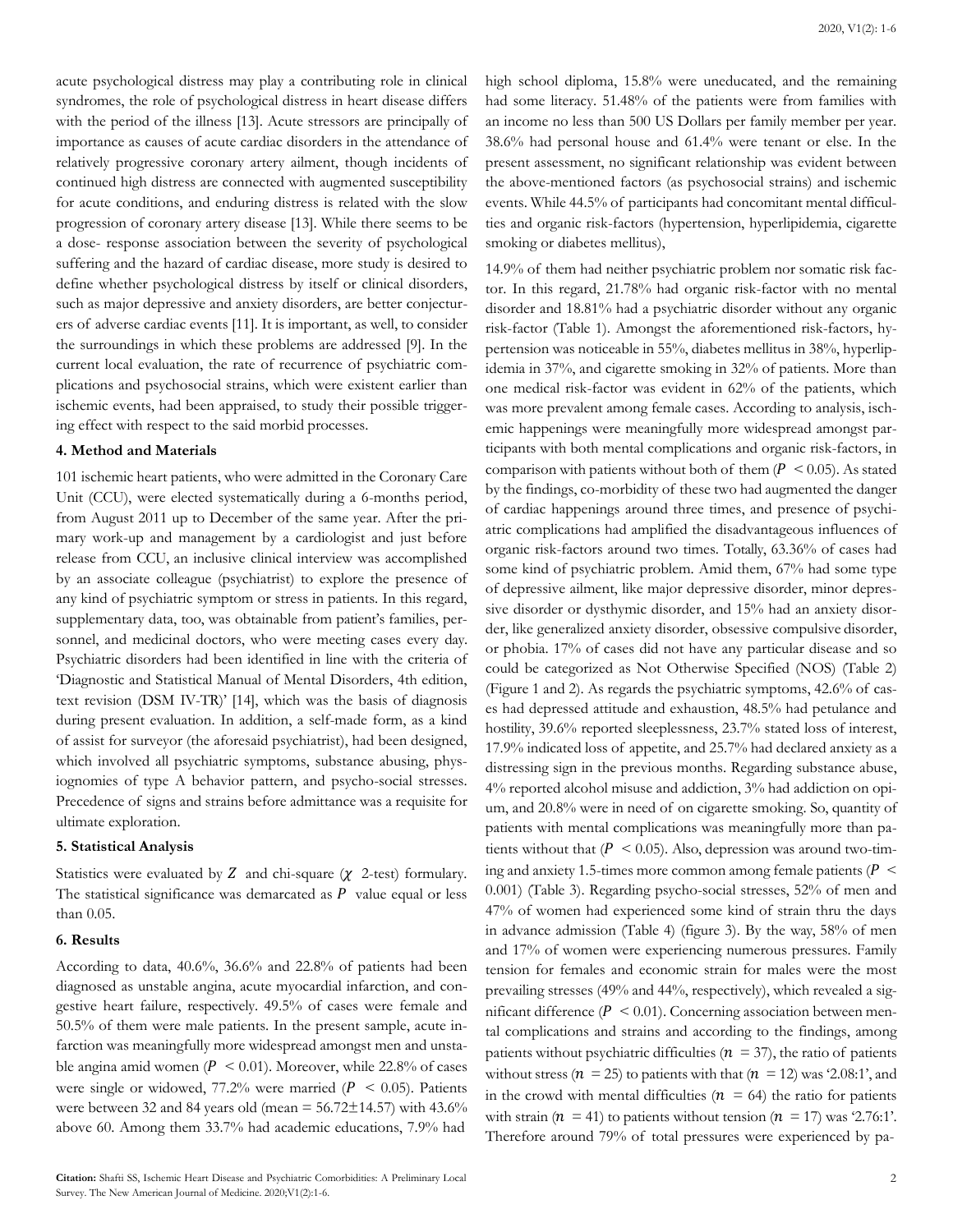tients who had mental complications and this occurrence was affiliated with four times escalation in the risk of cardiac events, against patients with no similar complications ( $P < 0.0001$ ) (Table 5). While in this regard no significant difference was evident between males and females, with exclusion of psychiatric complications, no significant difference was evident, too, between patients with or without stress  $(P > 0.05)$ . Nevertheless, while among patients with myocardial infarction the ratio of male patients with stress to female patients was '2:1', in the cluster of patients with unstable angina it was '1:1.4', and in all the said crowds the patients with tension were numerically more than cases without that. Characteristics of type A behavior, as well, were noticeable in 32%, 13%, and 14% of patients with myocardial infarction, unstable angina, and congestive heart failure, in turn (Table 6). While in the infarcted group the ratio of man to woman with type A behavior was '2.6:1', this variance was not important ( $DF = 2$ ,  $\chi$  2 = 6.04, P < 0.25). Likewise, in the infarcted group, around 60% had some kind of the depressive illnesses; 18% as minor or major depressive disorder, and 42% as dysthymic disorder. In the long-lasting group of patients (unstable angina and congestive heart failure), as well, 51% were identified as minor or major depressive disorder and 18% as dysthymic disorder, and in general 69% of cases in the later group had some sort of depression (Table 7). Consequently, the ratio of depression in the acute infarcted patients to prolonged ischemic cases was approximately '1:2.7', and for dysthymic disorder it was almost '2.6:1'. Accordingly, a substantial variance ( $P < 0.001$ ) was evident as regards the severity of depression between acute and prolonged patients; a pattern which was not observable concerning anxiety disorders.

| Table 1: Prevalence of psychiatric problems and biological risk factors |  |  |  |
|-------------------------------------------------------------------------|--|--|--|
| among cardiac patients.                                                 |  |  |  |

| <b>Cardiac patients</b>        | Male | $\frac{0}{0}$ | <b>Female</b>  | $\frac{0}{0}$ | <b>Total</b> |
|--------------------------------|------|---------------|----------------|---------------|--------------|
| Without psychiatric problem    | 11   | 21.6          | $\overline{4}$ | 8             | 15           |
| Without biological risk factor |      |               |                |               |              |
| Without psychiatric problem    | 13   | 25.5          | 9              | 18            | 22           |
| With biological risk factor    |      |               |                |               |              |
| With psychiatric problem       | 7    | 13.7          | 12             | 24            | 19           |
| Without biological risk factor |      |               |                |               |              |
| With psychiatric problem       | 20   | 39.2          | 25             | 50            | 45           |
| With biological risk factor    |      |               |                |               |              |
| <b>Total</b>                   | 51   | 100           | 50             | 100           | 101          |

**Table 2:** Prevalence of psychiatric problems among patients.

| Psychiatric<br>problems        | Male | $\frac{0}{0}$ | <b>Female</b>  | $\frac{0}{0}$ | <b>Total</b> | $\frac{0}{0}$ |
|--------------------------------|------|---------------|----------------|---------------|--------------|---------------|
| Depressive disorder            | 14   | 13.9          | 29             | 28.7          | 43           | 42.57         |
| <b>Anxiety disorder</b>        | 4    | 3.9           | 6              | 5.9           | 10           | 9.90          |
| Not specified                  | 9    | 8.9           | $\overline{c}$ | 1.9           | 11           | 10.89         |
| Without psychiatric<br>problem | 24   | 23.8          | 13             | 12.9          | 37           | 36.67         |
| <b>Total</b>                   | 51   | 50.5          | 50             | 49.5          | 101          | 100           |



Figure 1: Dominance of psychiatric problems among cardiac patients.



**Figure 2:** Frequency of psychiatric problems among cardiac patients.

**Table 3:** Prevalence of psychiatric problems among male and female cardiac patients.

| Psychiatric<br>problems        | <b>Male</b>    | $\frac{0}{0}$ | Female         | $\frac{0}{0}$ | <b>Total</b> | $\frac{0}{0}$ |
|--------------------------------|----------------|---------------|----------------|---------------|--------------|---------------|
| <b>Depressive disorder</b>     | 14             | 13.9          | 29             | 28.7          | 43           | 42.57         |
| <b>Anxiety disorder</b>        | $\overline{4}$ | 3.9           | 6              | 5.9           | 10           | 9.90          |
| Not specified                  | 9              | 8.9           | $\overline{c}$ | 1.9           | 11           | 10.89         |
| Without psychiatric<br>problem | 24             | 23.8          | 13             | 12.9          | 37           | 36.67         |
| <b>Total</b>                   | 51             | 50.5          | 50             | 49.5          | 101          | 100           |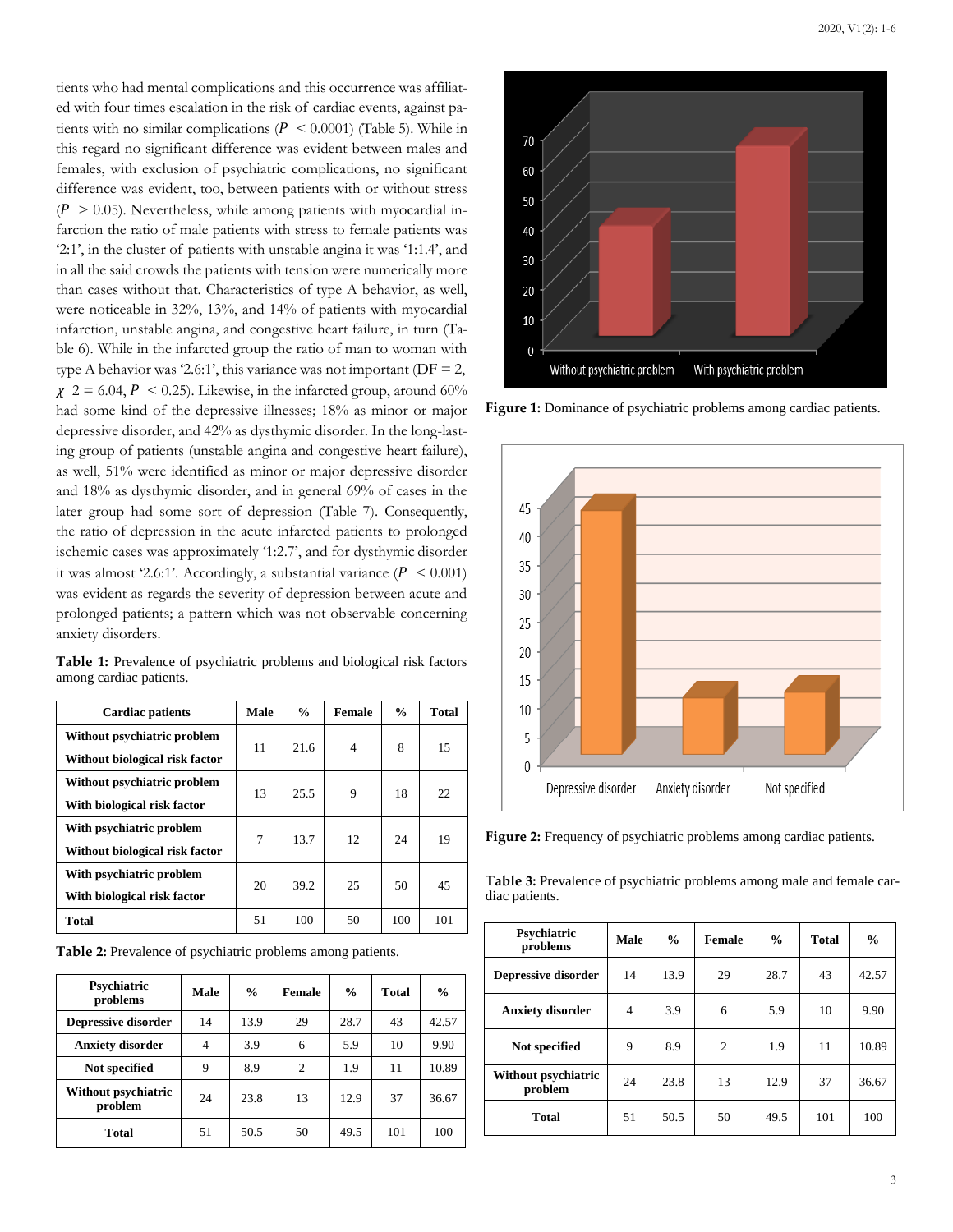**Table 4:** prevalence of psychosocial stresses among male and female cardiac patients.

| <b>Psychosocial stresses</b> | <b>Male</b> | $\frac{0}{0}$ | Female         | $\frac{0}{0}$ | Total |
|------------------------------|-------------|---------------|----------------|---------------|-------|
| Family                       | 10          | 20.40         | 19             | 57.57         | 29    |
| <b>Economic</b>              | 18          | 36.73         | 8              | 24.24         | 26    |
| <b>Vocational</b>            | 9           | 18.36         |                |               |       |
| <b>Housing</b>               |             | 12.24         |                | 6.06          |       |
| <b>Criminal</b>              |             | 8.16          | $\overline{c}$ | 6.06          | 6     |
| <b>Health</b>                |             | 2.04          | $\overline{c}$ | 6.06          | 3     |
| Social                       |             | 2.04          | $\Omega$       |               |       |
| <b>Total</b>                 | 49          | 100           | 33             | 100           | 82    |



**Figure** 3: Frequency of psychosocial stresses among male and female cardiac patients.

**Table** 5: Prevalence of psychosocial stresses among patients with or without psychiatric problems.

| <b>Cardiac patients</b>        | With<br>stress | $\frac{6}{9}$ | Without<br>stress |       | <b>Total</b> |
|--------------------------------|----------------|---------------|-------------------|-------|--------------|
| Without psychiatric<br>problem | 12             | 20.33         | 25                | 59.52 | 37           |
| With psychiatric<br>problem    | 47             | 79.66         | 17                | 40.47 | 64           |
| <b>Total</b>                   | 59             | 100           | 42                | 100   | 101          |

Table 6: Prevalence of type A behavior among patients.

| Cardiac<br>patients         | <b>Males with</b><br>type A<br>behavior | <b>Females</b><br>with type A<br>behavior | Male and<br>females<br>without type<br>A behavior |     |
|-----------------------------|-----------------------------------------|-------------------------------------------|---------------------------------------------------|-----|
| Myocardial<br>infarction    |                                         |                                           | 23                                                | 34  |
| Unstable<br>angina          |                                         |                                           | 46                                                | 53  |
| Congestive<br>heart failure |                                         |                                           | 12                                                | 14  |
| Total                       | 12.                                     |                                           | 81                                                | 101 |

Table 7: Prevalence of psychiatric problems among acute and chronic ischemic patients.

| <b>Duration of</b><br>cardiac disorders | <b>Depression</b><br>$(major + minor)$ | <b>Dysthymic</b><br>disorder | Anxiety<br>disorders | <b>NOS</b> | <b>Total</b> |
|-----------------------------------------|----------------------------------------|------------------------------|----------------------|------------|--------------|
| Acute                                   | О                                      | 14                           |                      | h          | 33           |
| <b>Chronic</b>                          |                                        |                              |                      |            | 33           |
| <b>Total</b>                            | 23                                     | 20                           | 10                   |            | 64           |

# **7. Discussion**

Cardiovascular psychological risk factors can be grouped based on the period and chronological immediacy to the occurrence of ischemic disorders:

1) acute psychological risk-factors that may act as causes of coronary happenings within one hour;

2) occasional psychological risk-factors with a duration lasting from a number of weeks to twoyears;

3) chronic psychological risk factors that stimulate the gradual progression of cardiac illness[15].

These psychological risk-factors often should be realized in the context of genetic background dynamics and customary organic risk-factors such as diabetes mellitus, dyslipidemia and hypertension. On the other hand, since numerous patients will not meet traditional classification standards for psychiatric diagnosis, innovative psychiatric and psychological strategies should be settled to address distress-related psychological risk-factors. So, it is essential to appraise psychological suffering in terms of its environmental precipitants and causes that may intensify susceptibility to these happenings (i.e. discrimination, low socio-economic position, and adversative early life experiences) along with psychological and social dynamics that can act as safeguards (coping style, social care and positivity) [15]. Moreover, innovative physiologic and biologic cardiovascular disease markers are constantly developed to enhance risk grouping for adversative cardiovascular wellbeing consequences. Such unique biomarkers may not only increase identification of cases who are "at risk", but may likewise rise our knowledge regarding bio-behavioral processes by which psychological distresses are related to adverse cardiac illness. For instance, psychological pain and sadness are connected with amplified oxidative tension markers, which may have significant consequences for the distress- cardiovascular disease passageways [15]. Anyhow, more study is required on the interaction between behavioral and biologic links of psychological distress [12]. This would possibly lead to multidimensional checking of high-risk cases that are treated with psychological and behavioral mediations [16]. For example, even in the lack of clinical cardiac ailment, the effectiveness of antidepressant s is a smaller amount if patients have biological risk-factors or psychological stresses [16]. Maybe an organized health-care tactic, rather than person-based depression management policies, may be better in decreasing secondary cardiac happenings in clinically depressed individuals with cardiovascular disease [17]. Contrary to the various conclusions for antidepressant managements, declining psychological strains seems to have more reliable effects in declining adversative cardiac events [18]. Back to our discussion, objectives of the present assessment could be identified as:

1) prevalence of psychiatric difficulties among ischemic heart patients;

2) probing any meaningful relationship between psycho-social stresses and ischemic events; and

3) searching any noticeable harmful influence thanks to TABP.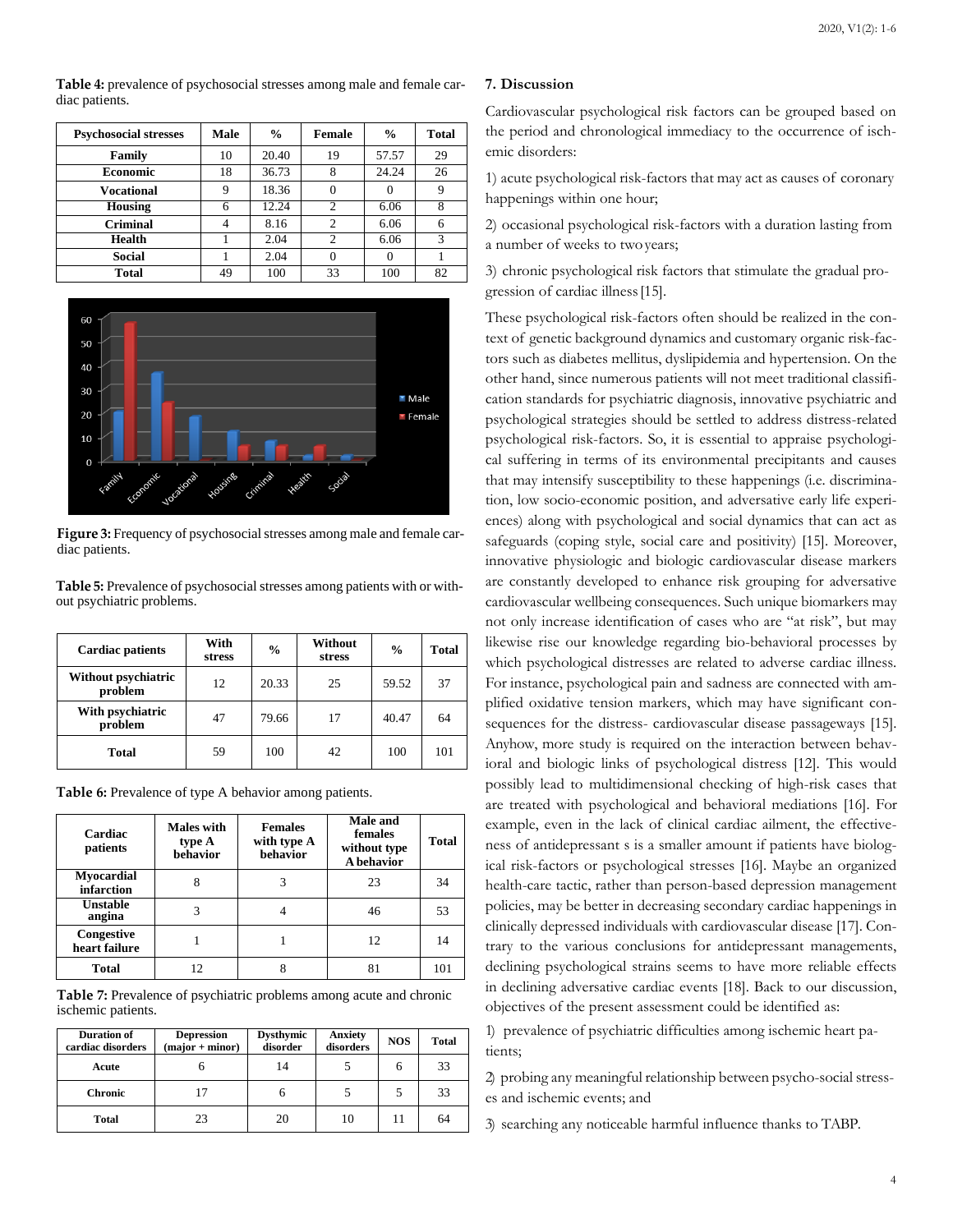With respect to the first query and along with the outcomes, frequency of psychiatric illnesses, specifically depression amongst patients with ischemic heart disease was significantly high. On the other hand, by with respect to chronicity or acuteness of cardiac events, it was obvious that there was a straight affiliation between chronicity of cardiac ailments and severity of sadness. In a comparatively analogous study in India on patients with IHD, anxiety and depressive disorders were found in a noticeable percentage of patients and around 95.4% of patients recounted some kind of psychological problem [15], which was quantitatively far more than the outcomes of the current assessment. On the other hand, while anxiety and depression were more prevailing among women, in comparison with men, male cases with no definable psychological complications were two-folds more than female cases. This finding showed that unfavorable effects of mental difficulties might have some gender-based physiognomies. Otherwise, such a variance is similar, too, to the frequency of anxiety and depression in general public. Regarding the interaction of organic risk factors and psychological difficulties, we found a two-times escalation in the pathogenicity of organic risk-factors in attendance of mental complications, and three-times upsurge in cardiac harms when both of organic risk-factors and mental difficulties co-exist. Most of the patients in the present evaluation had both of them. Concerning psycho- social stress and its interaction with ischemic happenings, findings revealed that the chance of cases with mental problems in comparison with cases without psychological difficulties, for personal experience of psychosocial strain, were around '4:1'. Thus, around 80% of psychosocial pressures had been concentrated in cases with psychiatric problems. Therefore, maybe psycho-

that psychological stress- induced ischemia is much more common than exercise-induced ischemia in cases with clinically established coronary heart illness. Females and bachelor males are at higher risk for psychological stress-induced ischemia [16]. While psychological strain induces transitory myocardial ischemia in 1/3 to 1/2 of patients with CAD, it is usually with no pain and happens at lesser levels of oxygen demand than ischemia induced by muscular exercise and, also, not connected to the severity of coronary blockade. Though stress-induced hemodynamic fluctuations, principally upsurges in systemic vascular resistance, coronary artery vasoconstriction, and micro-vascular variations, may all contribute to the process of ischemia, there is huge changeability in responses to mental stress [17]. So, this gloomy course together with the harmful effects of organic risk-factors can be claimed as the most risky combination. Moreover, in the present study, there was a substantial dissimilarity between men and women, with regard to explanation of psychosocial strains, who had declared domestic struggles and financial difficulties, separately, as their most essential stresses. So, maybe more incidents of ischemic happenings amongst wedded people, in comparison with the singles, could be ascribed to the joint unfavorable effect of numerous strains. In view of more acute infarctions in men in comparison with women and, besides, more feeling of tension among infracted men, might disclose, over again, gender-based adversative effect of strain

social strains and mental complications have a reciprocal aggravating

influence on each other. Likewise, it is a renowned fact

on severity of cardiac happenings, an occurrence which was obvious, once again, regarding the link between type A behavior and intensity of cardiac happenings among men. Furthermore, management of psychiatric syndromes in ischemic heart patients can be perplexing due to cardiovascular side effects of many of the psychotropic drugs, besides potentiality of drug interactions. Additionally, many of the hypertensive or cardiac drugs have psychiatric side effects. Anyhow, acute psychological distress is an important cause of severe coronary diseases [18]. In general, psychological distress is related with adversative cardiovascular consequences via probable biologic pathways, including neuro- hormonal issues, autonomic nervous system dysregulation, raised inflammation and coagulation factors and decreased response to harm, in addition to adversative health activities such as smoking, physical indolence, unfortunate nutritional behaviors and treatment non-adherence [20]. Absence of cohort group, limitation of outcomes to a solitary hospital, and also small sample sizes were among the weaknesses of the current estimation. Certainly, supplementary methodical investigations in future will increase our understanding regarding these dynamic interactions in the realm of psychologicalmedicine.

#### **8. Conclusion**

The high incidence of psycho-social stresses and psychiatric problems among ischemic heart patients, which might act as co- factors in triggering the pathogenicity of organic risk factors, ask for enough care for recognition, checking, and controlling of them, by way of reasonable clinical and psycho-social interventions.

# **References**:

- 1. Schulman JK, Muskin PR, Shapiro PA. Psychiatry and cardiovascular disease. FOCUS. 2005; 3: 208-24.
- 2. [John S. Prevalence and pattern of psychiatric morbidity and health re](https://pubmed.ncbi.nlm.nih.gov/24459306/)lated quality of life in patients with ischemic heart disease in a tertiar[y](https://pubmed.ncbi.nlm.nih.gov/24459306/) [care hospital. Indian Journal of Psychiatry. 2013; 55:](https://pubmed.ncbi.nlm.nih.gov/24459306/) 353-9.
- 3. [Aben I, Verhey F, Strik FJ, Lousberg R, Lodder RJ, Honig A. A com](https://pubmed.ncbi.nlm.nih.gov/12700297/)parative study into the one-year cumulative incidence of depressio[n](https://pubmed.ncbi.nlm.nih.gov/12700297/) [after stroke andmyocardial infarction. J Neurology Neurosurgery and](https://pubmed.ncbi.nlm.nih.gov/12700297/) Psychiatry. 2003; 74: 581-5.
- 4. [Dimsdale JE. Psychological stress and cardiovascular disease. J Am](https://pubmed.ncbi.nlm.nih.gov/18371552/) Coll Cardiol. 2008; 51: 1237-46.
- 5. Farisa R, Purcell H, Henein MY, Coats AJS. Clinical [depression](https://pubmed.ncbi.nlm.nih.gov/12167395/) is common and significantly associated with reduced survival in patients wit[h](https://pubmed.ncbi.nlm.nih.gov/12167395/) [non-ischaemic heart failure. Eur J Heart Fail. 2002; 4:](https://pubmed.ncbi.nlm.nih.gov/12167395/) 541-51.
- 6. [Williams RB, Surwit RS, Siegler IC, Ashley-Koch AE, Collins AL,](https://pubmed.ncbi.nlm.nih.gov/20595415/) Helms MJ, et al. Central nervous system serotonin and clustering o[f](https://pubmed.ncbi.nlm.nih.gov/20595415/) [hostility, psychosocial, metabolic, and cardiovascular endophenotypes](https://pubmed.ncbi.nlm.nih.gov/20595415/) in men. Psychosom Med. 2010; 72: 601-7.
- 7. [Vaccarino V, McClure C, Johnson BD, Sheps DS, Bittner V, Rutledge](https://pubmed.ncbi.nlm.nih.gov/18158378/) T, et al. Depression, the metabolic syndrome and cardiovascular risk[.](https://pubmed.ncbi.nlm.nih.gov/18158378/) [Psychosom Med. 2008; 70:](https://pubmed.ncbi.nlm.nih.gov/18158378/) 40-8.